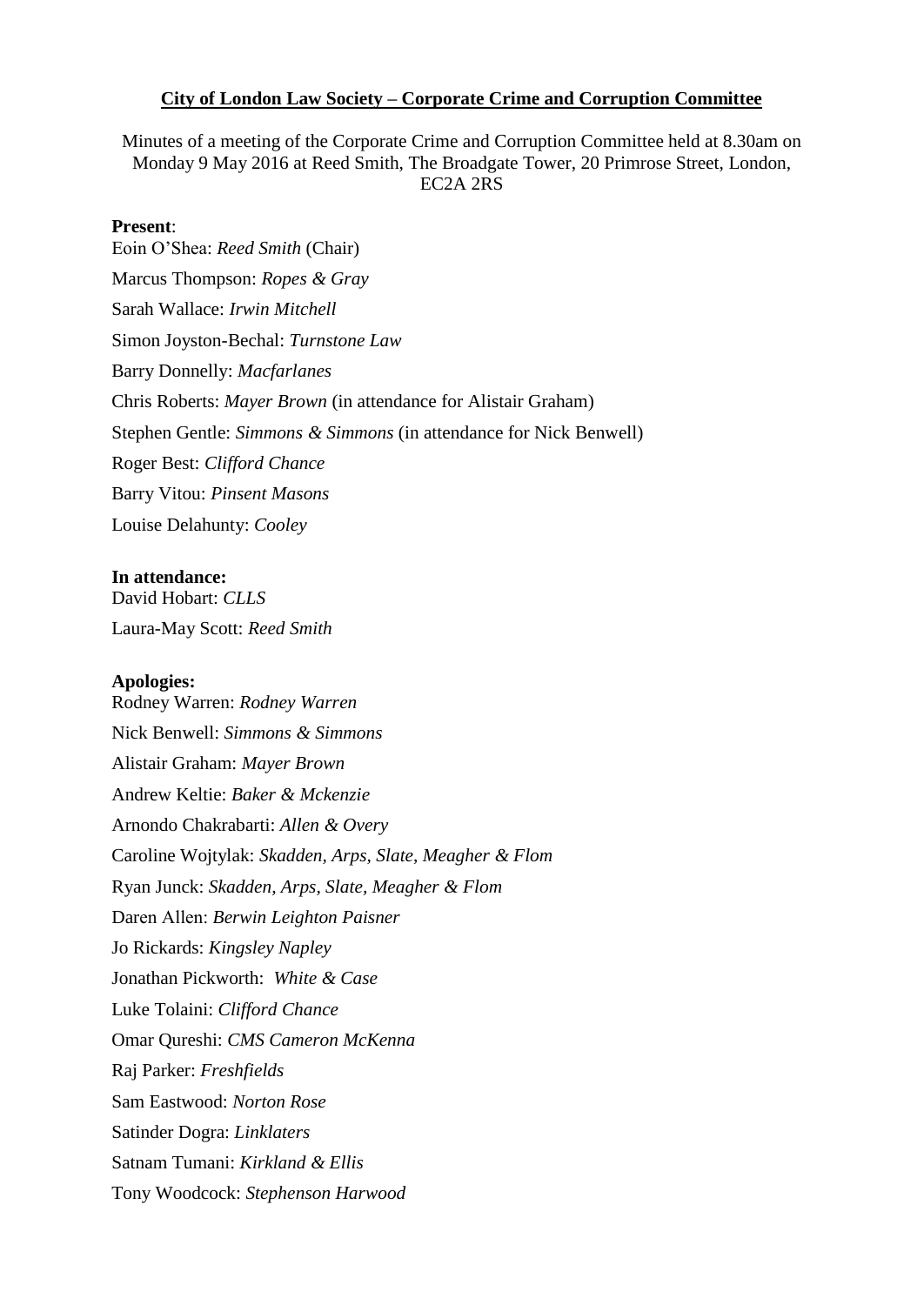## **1. Minutes of the last meeting**

The Minutes of the last meeting on 25 February 2016, as drafted by Marcus Thompson, were agreed.

# **2. Chair email of 12 April 2016**

There was a discussion of the Chair's email of 12 April 2016.

The Chair said he saw his role as a facilitator of discussion. There was a detailed discussion in particular of the objectives of the Committee. There was broad agreement that the Committee had a wide remit and would consider the public interest in its work, in particular as regards to contributing to consultations or public debate.

Discussion was had as to the pros and cons of a change to the Committee name. It was agreed that the Committee name should remain as it is.

# **3. Early Guilty Plea Consultation**

The Chair thanked Louise Delahunty for her contribution to the Early Guilty Plea Consultation which was sent to the Sentencing Council on 5 May 2016. The Chair also thanked Simon Joyston-Bechal who was preparing a response from the Health  $\&$  Safety Lawyers Association and provided his suggested amendments.

## **4. Anti-Corruption Summit, Statement of Support**

The Anti-Corruption Summit, Statement of Support had been circulated last week. Roger Best provided some background to the statement, explaining that the government was convening an Anti-Corruption Summit on 12 May 2016 and representatives of the professional services sector had been asked to make public statements broadly supportive of the goals of the Summit and the broad cause of anti-corruption.

Discussion turned to the events this week in the build-up to the Summit, such as the Commonwealth Conference on Anti-Corruption. The Committee also discussed the press reports on the Panama Papers and the corporate offence of "failing to prevent fraud or money laundering" which appeared to be a Government priority again. The Chair commented that the Committee should contribute to the consultation / discussion on the proposed corporate offence of "failing to prevent fraud or money laundering" in due course.

## **5. Anti-Money Laundering (AML)**

David Hobart mentioned the Home Office Action Plan for AML and counter-terrorist finance. The City of London Law Society Professional Rules and Regulation Committee, chaired by Sarah de Gay, was dealing with this topic. Marcus Thompson also mentioned that the Law Society Money Laundering Task Force was also involved in preparing a response to the proposal.